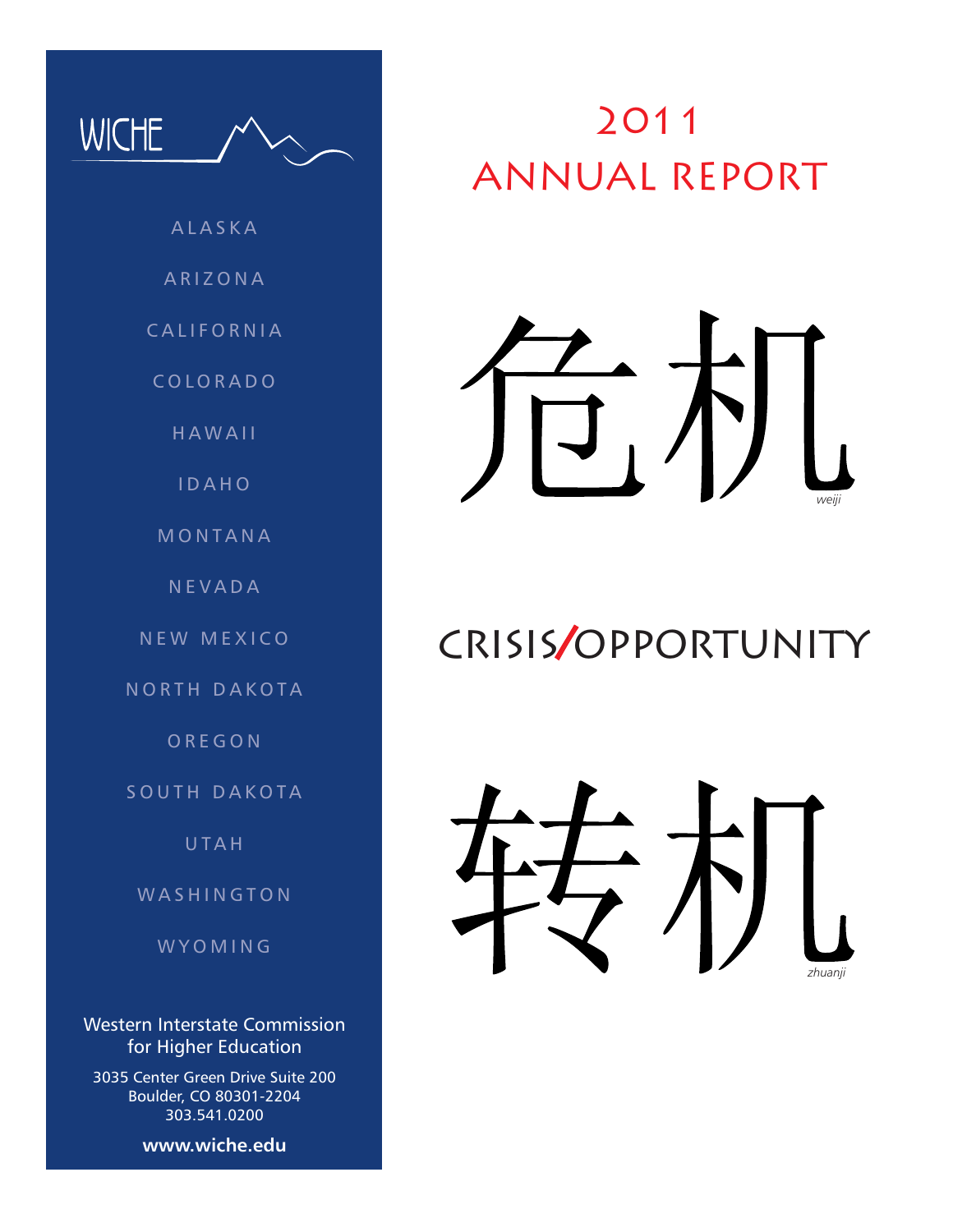# 危机

转机

# A Message from WICHE Chair Joseph Garcia

These are interesting times for higher education. As Colorado's Lt. Governor and with the added role of executive director of the Department of Higher Education, I've watched Colorado struggle to find the capacity to adequately fund higher education. In the face of dwindling state support, we know we still need to produce more postsecondary graduates; and because we need to reach deeper into the low-income and minority communities to do so, controlling costs and keeping tuition affordable is critical. I know that Colorado is not alone, and that many other Western states have faced even tougher circumstances this last year. Along with challenging economic circumstances (and in some cases because of them), four issues have come to the forefront in the West, in addition to the key issue of productivity: performance funding; governance changes; accountability; and innovation.

When it comes to performance funding, the West is still in a developmental stage, although some states are already implementing remarkably innovative schemes. Washington has tied funding for its community colleges to their success with students at five levels of performance – from remedial to earned degree. Student achievement at these five "momentum points" is expected to lead to greater success overall. Other states are beginning to emulate this scheme, which Washington launched about two years ago. Arizona is planning to tie performance funding to equity and diversity, as is New Mexico, which has added another factor: workforce success. Here in Colorado, legislation passed this year decrees that 25 percent of institutional funding be performance-based by 2016 and that each institution sign a performance contract with the state commission, based on the goals set forth in the state's Higher Education Master Plan.

Several other states are overhauling their higher education governance structures to improve efficiency. Washington has decided to eliminate its Higher



Education Coordinating Board by June 2012 and is engaged in a study researching alternatives. California eliminated the California Postsecondary Education Commission, while Oregon created a new coordinating commission for higher education, as well as an investment board for P-20.

The Oregon Investment Board is also an example of new accountability efforts taking place in the West. Oregon has given higher education institutions state enterprise status (as opposed to agency status), meaning they receive less oversight and more authority – but also have more responsibility for their results. Colorado has had a similar model in place for several years, and institutions now have greater control over their own tuition rates. Tuition revenues now make up a greater proportion of their overall operational budgets than they did even a few years ago.

Lastly, finding new ways to educate our students is leading to fresh innovations, particularly in the area of teaching and instructional delivery. The work on using technology to create hybrid courses and more personalized instruction being done by the National Center for Academic Transformation has influenced a number of Western states.

It is clear that the demands on our higher education systems and our institutions will continue to grow and that state funding levels will not keep pace. So let's hope the last year, challenging though it was for many states, yields more such innovations in the future.

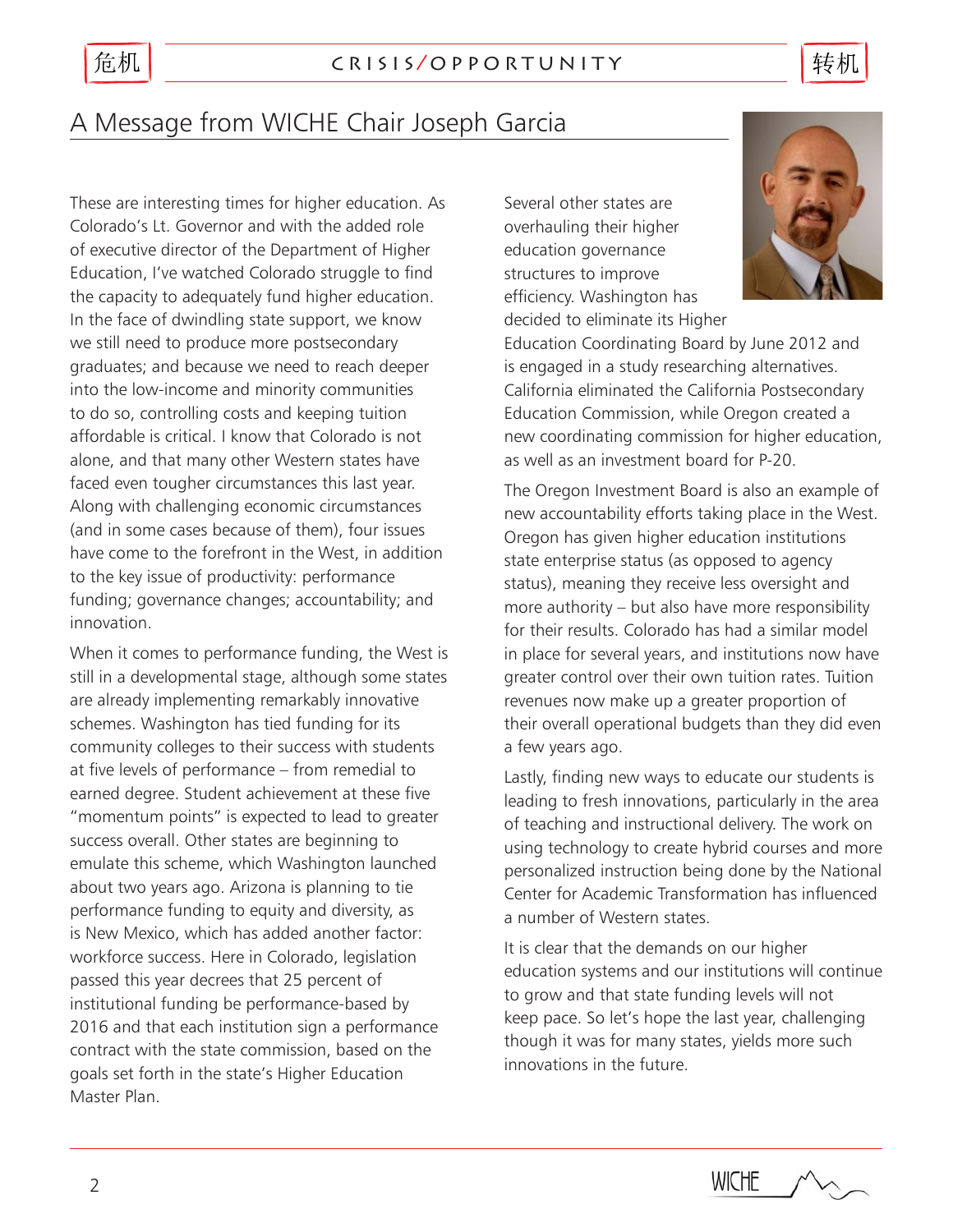# 危机

### c r i s i s / o p p o r t u n i t y

转机

# A Message from WICHE President David A. Longanecker

If there's one quality that WICHE's home region, the West, is famous for, it's endurance in the face of crisis. And if there's another, it's the ability to find – and make – opportunities even in tough times. Over the last fiscal year, WICHE has done just that. Our organization has been highly successful in terms of developing new projects and securing funding for them from a variety of foundations and other organizations, including the Carnegie Corporation, Ford Foundation, Lumina Foundation, Bill & Melinda Gates Foundation, and various federal and state contracts. In addition, we've received strong backing from our member states, all of whom have continued to support WICHE despite the rocky fiscal environment.

Our states have received excellent value for their support over the last year. We've worked directly with a number of them – including California, New Mexico, Oregon, and North Dakota – to help them find solutions to challenges in a number of areas, including higher education finance, performancebased funding, governance structures, and accountability. In addition, we've seen a record number of students participating in our Student Exchange Program: over 28,000 enrolled in our Western Undergraduate Exchange, Professional Student Exchange, and Western Regional Graduate Program last year.

Our research efforts were particularly strong in fiscal 2011. We advanced our work on the multistate longitudinal data exchange project and helped to launch another multistate initiative, the Predictive Analytics Reporting Framework project. We secured resources for a new project, the North American Network of Science Labs Online, and continued our efforts on the College Access Challenge Grant Consortium and Network. We wrapped up our work on the Non-traditional No More project – and thanks to the depth of experience we gained

through it, we were selected as the national administrator for the Adult College Completion Network. We launched a new partnership, the Western Alliance of Community College



Academic Leaders, a companion to our four-yearcollege-focused Western Academic Leadership Forum. And our Mental Health Program initiated and worked on many projects in a wide range of areas last year, from behavioral health training to meet the needs of returning soldiers to rural mental health and mental health first aid.

Over the last fiscal year, the work of our commission – under the leadership of Chair Joseph Garcia, Vice Chair Bonnie Jean Beesley, and Past Chair Thomas Buchanan – has been a major assist in helping us shape the organization's agenda so we can achieve our goals in five focus areas: finance, access and success, workforce and society, technology and innovation, and accountability. In addition, the revitalized Legislative Advisory Committee has been a valuable, on-the-ground resource, highlighting critical higher education issues in the states. Lastly, despite our inability to improve their compensation again this year, our extremely committed staff has done exceptional work, keeping WICHE's many balls in the air, ensuring we make the most of every opportunity, and remaining the most enjoyable team with whom to work that you can imagine.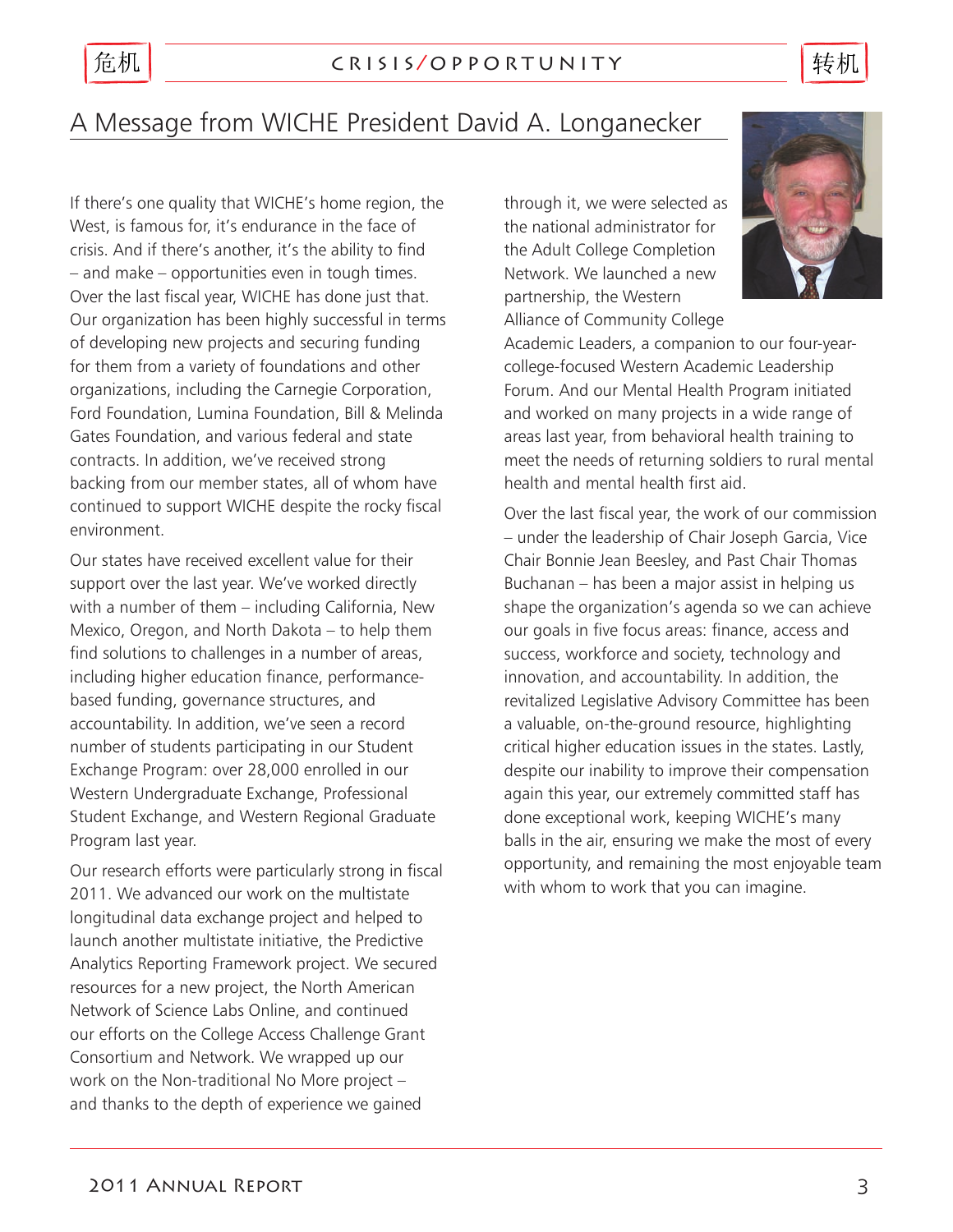## Programs and Services

The Programs and Services unit oversees WICHE's Student Exchange Program and other initiatives that help institutions and students save money and make good use of available resources, as well as programs that bring together the West's higher education leaders. The Student Exchange Program allows students to attend out-of-state institutions in the region at reduced costs and helps the West's higher education institutions to fill enrollment gaps, avoid unnecessary duplication of programs in the region, and better manage limited resources. Prospective professional students receive preferential admission for specialized programs and reduce their debt load after graduation, which makes it feasible for them to "serve the underserved" in rural and urban areas. Participating institutions and departments strengthen their recruiting efforts and are better able to diversify their enrollments with the "best and the brightest," who will become a part of the Western workforce after graduation. The Student Exchange Program includes the Western Undergraduate Exchange, the Western Regional Graduate Program, the Professional Student Exchange Program, and our newest initiative, the WICHE Internet Course Exchange. This year WICHE staff collected testimonials from more than 200 [students, graduates](http://www.wiche.edu/studentTestimonials), and [administrators](http://www.wiche.edu/adminTestimonials), acknowledging the tremendous value of these programs.

The Western Undergraduate Exchange (WUE), founded in 1987, is the largest program of its kind in the nation. Students from all 15 WICHE states are eligible to participate, paying 150 percent of resident tuition at out-of-state schools. WUE enrolled 26,711 students in 147 public two- and four-year institutions in the West during the 2010-11 academic year, saving students and their families an estimated \$210.8 million. Colleges and universities can tailor their participation (including admission requirements and available programs of study) to their individual campus needs. Working with Western regional associations of high school counselors, WICHE is encouraging more institutions to join WUE: last year it welcomed California State University Monterey Bay and Colorado Northwestern Community College.

The Western Regional Graduate Program (WRGP) is an exceptional educational resource for the West, allowing master's, graduate certificate, and doctoral students

who are residents of the 15 participating states to enroll in high-quality programs at 47 participating institutions on a resident tuition basis. WRGP is a tuition-reciprocity arrangement similar to WUE; students enroll directly in the participating programs and pay resident tuition. This represents a tremendous opportunity for WICHE states to share distinctive programs and the faculty who teach them and to build their workforce in a variety of disciplines, particularly healthcare. In academic year 2010-11, 681 graduate students saved an estimated \$7.2 million by enrolling through WRGP. Enrollment numbers for WRGP programs continue to increase, and a recent survey of WRGP cooperating programs shows that some 30 of them are now offered fully or partially online, the perfect solution for place-bound working adults who need to further their education for a change in career or professional advancement.

Thirty-nine new programs were welcomed into the WRGP network in spring 2011. The new programs broaden the academic options in several areas. WRGP now includes 72 healthcare-related programs: graduate nursing degrees, public health, mental health and psychology, audiology and speech pathology, biomedical informatics, and more. WRGP also offers a postprofessional doctorate in occupational therapy and a master's in dental hygiene to train future faculty members. Some of the newest graduate programs that will begin to enroll students through WRGP in fall 2011 include Dakota State University's master's in health informatics; South Dakota School of Mines and Technology's master's in robotics and intelligent autonomous systems; and Northern Arizona University's professional science master's in climate science and solutions.

The Professional Student Exchange Program (PSEP) broadens access in 10 professional healthcare fields to students in 12 WICHE states. In 2010-11 some 700 students were enrolled in programs in medicine, dentistry, veterinary medicine, physical therapy, occupational therapy, optometry, podiatry, osteopathic medicine, physician assistant, and pharmacy at more than 50 public and private institutions. This represented an investment of \$14.3 million across the WICHE region. Participating states determine the fields and the numbers of students they will support.

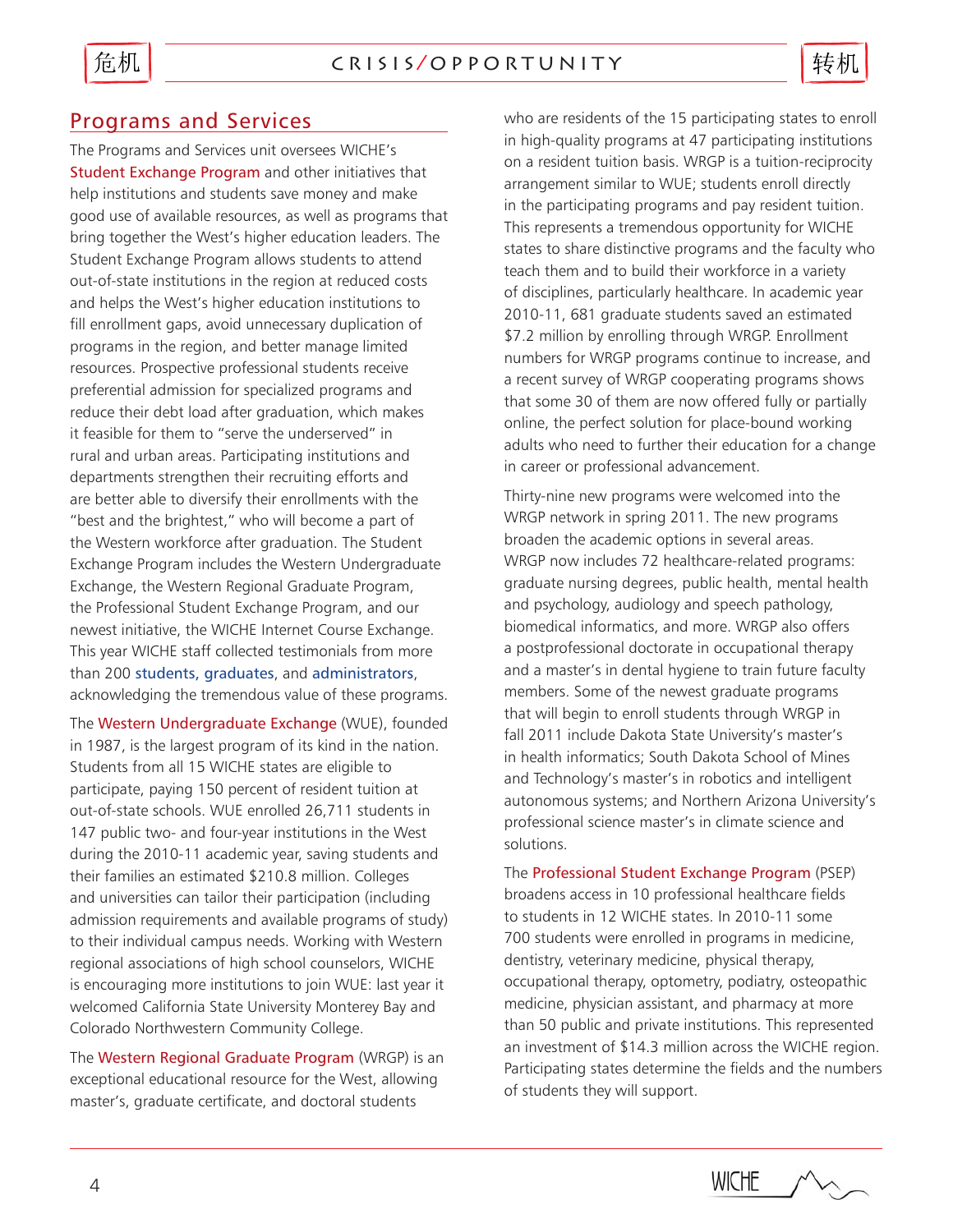

The WICHE Internet Course Exchange (WICHE ICE) is a robust administrative tool designed to support collaboration among institutions offering online courses. Through ICE participating institutions expand their students' access to high-quality online courses and programs taught by other member institutions. Seamlessly, students enroll, obtain advising, and use financial aid from their home campus, which transcripts the course. During this fiscal year, there were 10 institutional members and four consortia members for an overall impact on more than 30 institutions. Both two- and four-year institutions may participate as enrolling institutions, teaching institutions, or both.

During this fiscal year, ICE focused on supporting and building new collaborative initiatives. One of its major efforts was the North American Network of Science Labs Online (NANSLO) project, a new, 15-month project funded for \$749,994 by a Next Generation Learning Challenges grant to develop robust introductory online courses in biology, chemistry, and physics with remote, web-based lab experiments. WICHE serves as NANSLO's coordinating partner and fiscal agent, partnering with BCcampus, a consortium of 25 postsecondary institutions located in British Columbia, and the Colorado Community College System. The project builds on the success of open educational science courseware and the Remote Web-based Science Laboratory (RWSL) developed by BCcampus. NANSLO provides a technological solution that will address many of the barriers that prevent low-income, firstgeneration college students who are at risk of failing from completing their degrees or pursuing sciencebased careers due to challenges such as work and family obligations or living in rural areas that limit their access to traditional classes. The Colorado School of Mines, Great Falls College of Technology, Laramie County Community College, Montana State University, and the University of Wyoming join the consortium as members of the advisory board and discipline panels, as well as potential NANSLO sites for expansion.

In addition, several ICE members participated in the Western Consortium for Rural Social Work Education to exchange graduate courses in frontier social work last year. ICE also continued to provide the administrative infrastructure to support the Nurse Education Exchange (NEXus), which exchanges doctoral courses in nursing

across multiple institutions. Finally, ICE began exploring a pilot partnership with the Online Consortium of Independent Colleges and Universities, whereby six member institutions (three in ICE and three in the consortium) can exchange courses during a one-year trial period across the two consortia. Pending a signed letter of agreement, the pilot will begin in fall 2011.

Several other initiatives explore other ways for Western states and institutions to share resources. The Western Academic Leadership Forum (the Forum) addresses regional higher education issues and engages in resource sharing. Its members are public and private doctoral and master's institutions and university system offices and state governing boards in the WICHE states. The theme of its 2011 annual meeting, cohosted by Colorado State University in Fort Collins, was "The Politics of Student Success: Meeting the Challenges, from Readiness to Completion." Speakers from the State Higher Education Executive Officers, the Partnership for Assessment of Readiness for College and Careers, the Smarter Balanced Assessment Consortium, the Educational Policy Improvement Center, Lumina Foundation, Complete College America, the National Governors Association, and others provided updates on the assessments in development for Common Core State Standards; discussed approaches to the higher education completion agenda; and examined the benefits of different performance-based funding programs. In addition, Forum members reviewed the new Academic Leaders Toolkit, a web-based repository of decisionmaking tools to assist them in their leadership roles.

The Western Alliance of Community College Academic Leaders (the Alliance), whose members are academic leaders for two-year institutions and related system and state agencies, was officially established in July 2010. Alliance members are committed to sharing resources and expertise with their colleagues across the region. During this fiscal year, they generated several ideas for regional projects that address common issues beyond the scope of a single institution, system, or state. The Interstate Passport Initiative, envisioned as a series of projects addressing transfer and articulation issues, is one of them. A grant proposal for \$550,000 was submitted to the Carnegie Corporation to fund a pilot project to establish a new framework for regional transfer and articulation based on student learning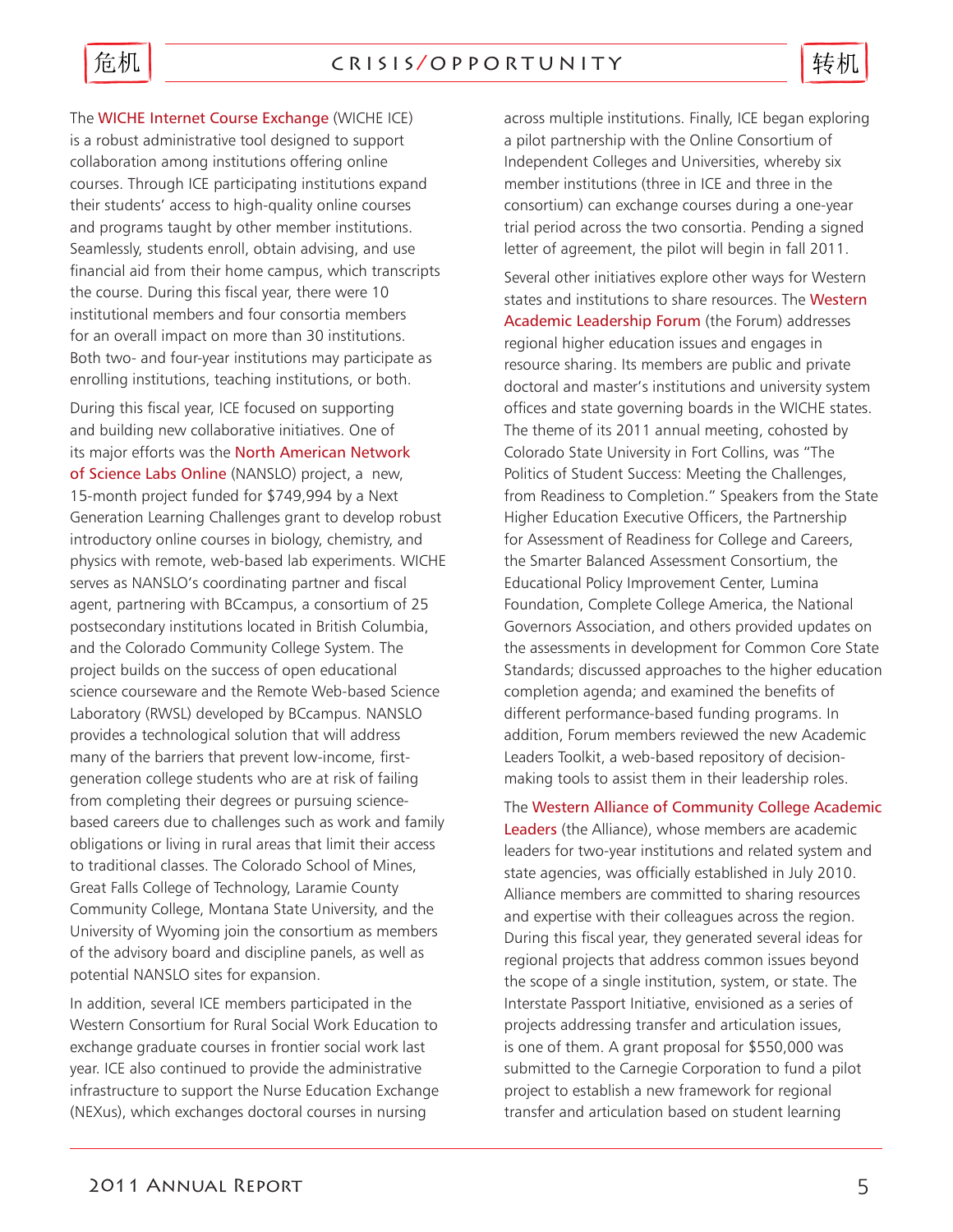

转机

outcomes. The project will work with two- and fouryear institutions in five WICHE states, pending a funding decision in September. Also, three members of the Alliance are partners in the NANSLO project, described above. In addition, Alliance members helped develop a \$45 million proposal submitted by Colorado's Pueblo Community College to the U.S. Department of Labor for their Trade Adjustment Act competition. The project, pending a decision in September, will create the Western Alliance for Healthcare Education: a collaborative effort across eight WICHE states to develop and share online courses in allied health and nursing and to create a regional, web-based hub to share student support and career-planning services for students in these fields.

WICHE is a partner in the second phase of **GOALS** (Gaining Online Accessible Learning through Self-Study), a project centering on the development, evaluation, and dissemination of materials and processes related to web accessibility for use by institutions and accrediting bodies. Supported by the Fund for the Improvement of Postsecondary Education, GOALS II is in the first year of its three-year grant. Accomplishments to date include drafting new language regarding web accessibility, to be considered by the policymaking boards of the Southern Association of Colleges and Schools and the Council of Regional Accrediting Commissions.

Other initiatives focused on cost savings for institutions. To help institutions conserve precious fiscal resources, WICHE offers participation in the Master Property Program (MPP) to colleges and universities in the West. The program, launched and directed by the Midwestern Higher Education Compact (MHEC), is available to two- and four-year public and private institutions and systems of higher education (subject to approval by the MPP leadership committee). Members benefit from comprehensive property insurance coverage tailored to higher education needs while improving their risk management and asset protection strategies. The base program rates are typically below industry averages, which helps members to reduce their insurance costs. Members also have the opportunity to earn annual dividends, based on the consortium's comprehensive loss ratios.

The 49 member MPP institutions (with over 100 campuses) have total insured values of nearly \$79 billion. Members from the WICHE, MHEC, and New England Board of Higher Education regions have achieved savings of over \$69 million in premiums and dividends. The program is underwritten by Lexington AIG and is jointly administered by Marsh, Inc., and Captive Resources, Inc., under the direction of a leadership committee representative of the insured institutions. Seven institutions and two systems in the WICHE region are members: Colorado College; Lewis and Clark College (OR); Nevada System of Higher Education (including the Community College of Southern Nevada, Desert Research Institute, Great Basin College, Nevada State College at Henderson, Truckee Meadows Community College, University of Nevada, Las Vegas, University of Nevada, Reno, and Western Nevada Community College), Pima County Community College system (AZ, with six campuses and four learning and education centers), Reed College (OR), Seattle Pacific University, Westminster College (UT), Willamette University (OR), and our newest member, the University of Wyoming.

WICHE also partners with the MHEC on several group-purchasing arrangements to help colleges and universities in the West contain or reduce their administrative costs. WICHE-region institutions are eligible to purchase computers under MHECtech contracts with Dell, Fujitsu, Oracle (Sun), Systemax Computers (also known as Global, GovED and CompUSA), as well as Dell and Xerox printers and peripherals and Juniper Networks' data networking. Several of the purchasing agreements are also available to K12 organizations; local, county, and state governments; and nonprofit organizations. The agreements aggregate volume purchases to lower product costs and reduce the time institutions must spend developing and conducting bids themselves. MHEC undertakes the time and expense of the RFP process, and institutions can purchase the goods or services knowing that the due diligence in selecting the vendor has already been done. For more details on vendors, contracts, and eligible entities, visit WICHE's [cost-saving purchasing options FAQ](http://www.wiche.edu/costSavingPurchasing/faq).

# Policy Analysis and Research

In fiscal year 2011, the Policy unit achieved a number of important milestones. Staff surveyed the education and policy communities to better understand how several of

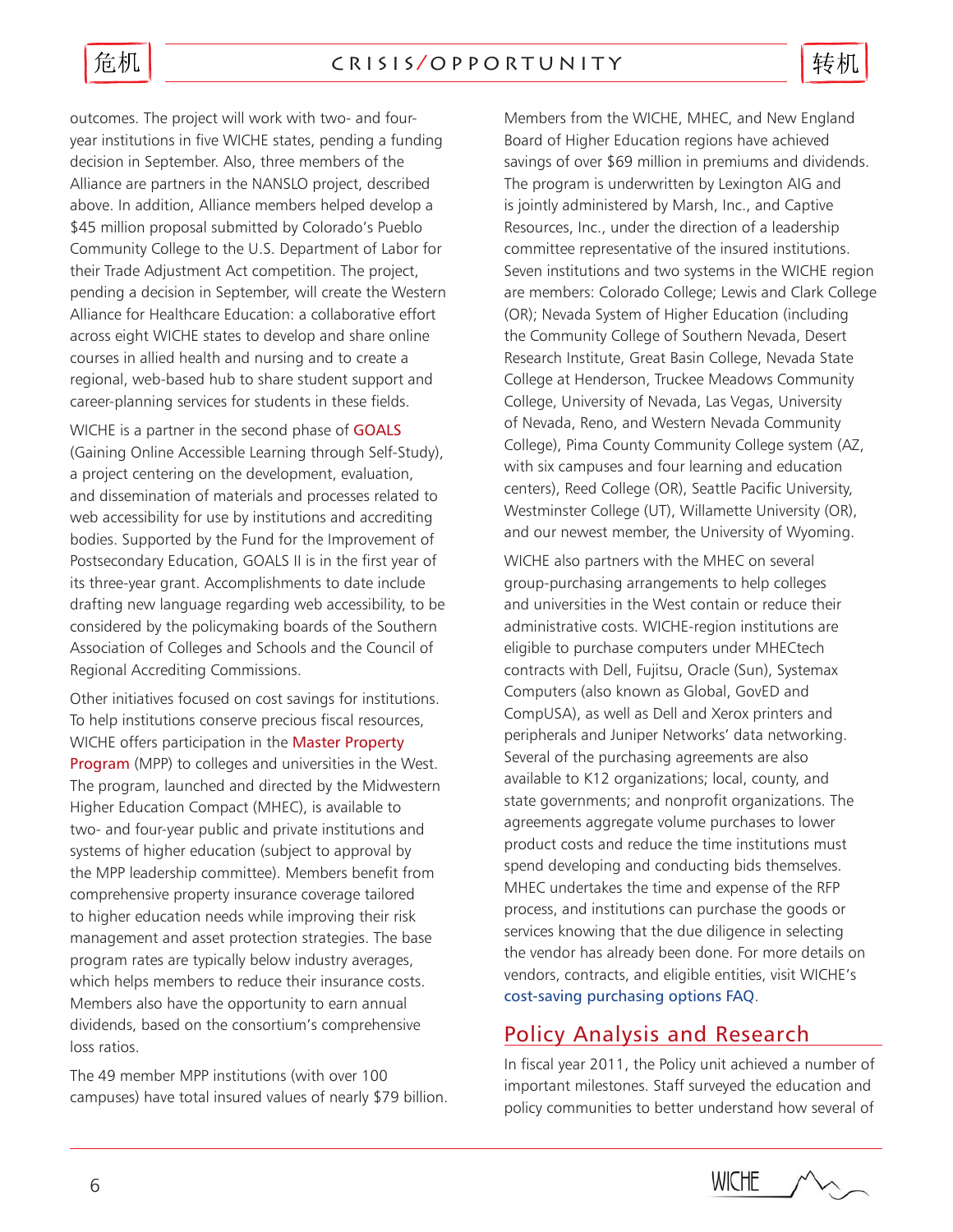

the unit's data resources are being used and how they could be improved. The findings led to an update of annual *Tuition and Fees in Public Higher Education in the West*. Policy added enrollment-based average prices, which allow users to have a better sense of the typical prices faced by resident and nonresident students, and reduced duplication in the presentation of the data, as well as making data available online for download. Findings are summarized in a *Policy Insights* brief, ["Tuition and Fees in the West 2010-2011](http://www.wiche.edu/info/publications/PI-TF10-11.pdf)." The survey is also informing a discussion about how to modernize *The Regional Factbook for Higher Education in the West*, a discussion which is capitalizing on our strong partnership with the National Center for Higher Education Management Systems (NCHEMS), which has a well-respected online data repository. In addition, the unit updated its annual *Benchmarks* report, which tracks the extent to which the Western states are enabling students to access and succeed in higher education – and afford it.

Another annual activity is the Legislative Advisory Committee (LAC) meeting, which the Policy unit hosted in Denver on October 5-6, 2010. The LAC is composed of legislators from each of WICHE's member states who assemble to advise the WICHE Commission about significant legislative issues related to higher education; provide input on WICHE initiatives; and contribute to WICHE's efforts to engage the appropriate communities in policy forums and other events we host. In return, the Policy unit's staff help inform and broaden LAC members' awareness and understanding about emerging policy issues in the West and nationally. This year's meeting addressed the college completion agenda and the role of adult learners in meeting the national educational attainment goals; the important effort to develop a common set of standards for college and career readiness; outcomes-based performance funding initiatives; and articulation and transfer.

The Policy unit made significant progress on its grantfunded projects. The end of the fiscal year coincided with the closing of the first year of WICHE's Bill and Melinda Gates Foundation-funded project to facilitate the development of a pilot multistate longitudinal data exchange. This attempt to stitch together data spanning K12 education, postsecondary education, and workforce information in four initial states led to

three meetings over the course of the year. The first year could be characterized as a success, in terms of building commitment and developing partnerships. As the year wound down, the project was closing in on a consensus draft memorandum of understanding among the partnering agencies in each state.

The Policy unit has also performed a comprehensive analysis of data from the Nevada System of Higher Education, as part of a partnership with the Center for Urban Education (CUE) at the University of Southern California that is funded by a grant from the Ford Foundation. This effort relies on unit-record data to examine pathways through critical milestones faced by Nevada students and how the pathways differ by race/ethnicity. These findings are being used to raise awareness of issues of equity that contribute to gaps in completion and success for underrepresented populations. WICHE's analysis has helped promote equity issues in a state where the prevailing budget conditions are especially dire, encouraging decision makers to look at the issue broadly, rather than focusing narrowly on triage-based policy approaches that could lead to greater gaps in success.

One of WICHE's signature reports, *Knocking at the College Door: Projections of High School Graduates by Race/Ethnicity*, was last published in 2008, and the Policy unit continues to be invited to make presentations on the results of that analysis. In the past year, the unit also began a long-awaited review of the methodological approach employed for over 30 years to produce those projections, a review that will also consider fresh ways to examine the data for the benefit of the large and diverse audience that relies on *Knocking*. A first draft of a white paper and plans for twin review panels – one technical in nature and one (or more) representative of the user community – will help advise the unit on how to modernize, enhance, and improve the report.

WICHE's work in the area of adult learners continued to expand and evolve. Staff continued its efforts related to Non-traditional No More: Policy Solutions for Adult Learners, a comprehensive effort to stimulate and quide policy and practice changes to create a more navigable path to degree attainment for "ready adults" – those who are just shy of having enough credits to obtain a degree but have not yet returned to college. Funded by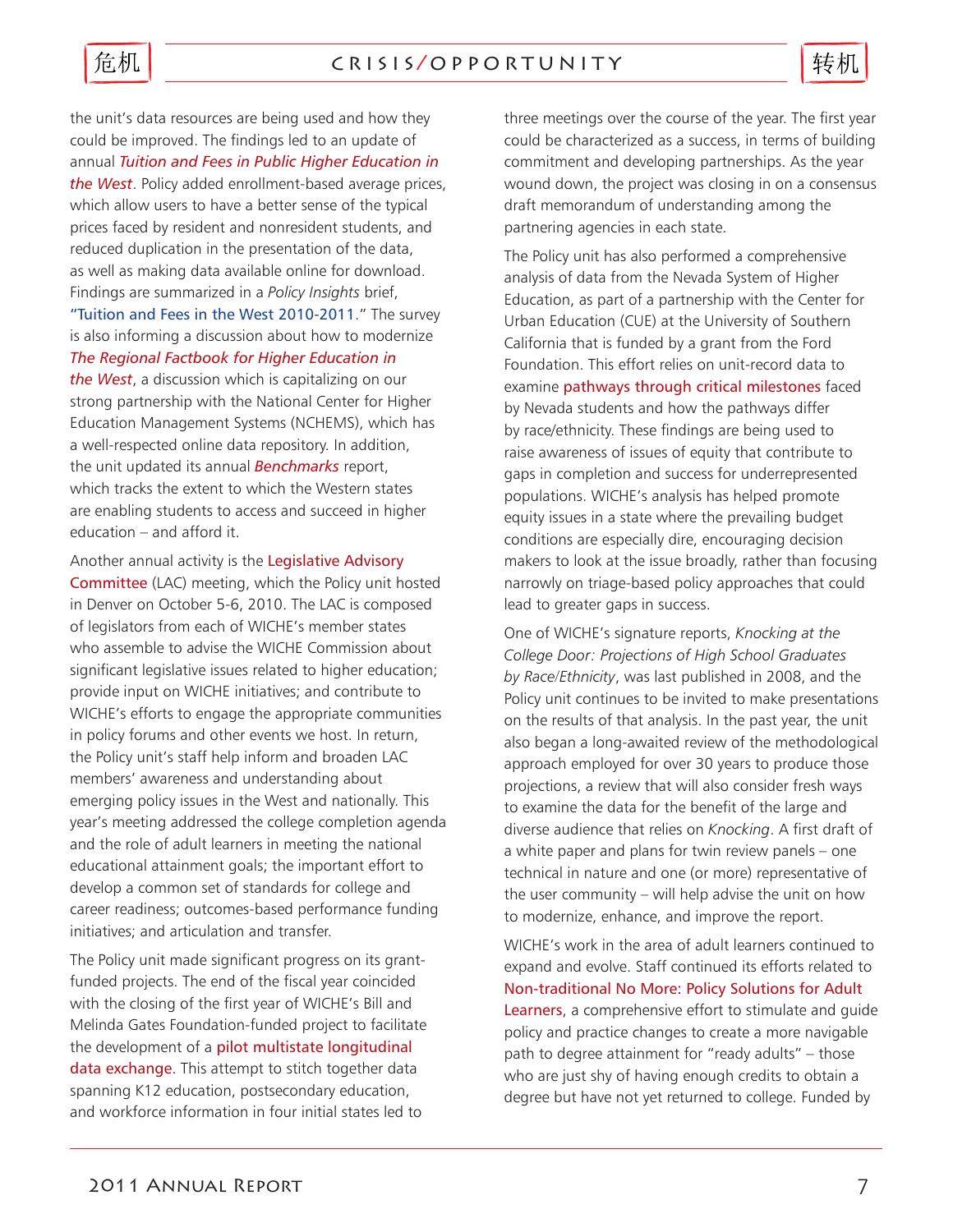### c r i s i s / o p p o r t u n i t y

危机

Lumina Foundation, Non-traditional No More focuses on removing barriers related to data, academic affairs, financial aid and financing, student support services, and communications. Having met the grant obligations with some project funds remaining, WICHE was granted a no-cost extension by Lumina Foundation to continue working on these important issues. As part of this extension, staff had the opportunity to extend services beyond the five original states that were part of the grant (Arkansas, Colorado, Nevada, New Jersey, and South Dakota) to include North Dakota and its major effort to target these potential students. The majority of the work in North Dakota was completed in FY 2011, but the final meeting and the conclusion of the deliverables will happen in FY 2012.

As part of Non-traditional No More, WICHE released a report that highlights how states and institutions can help adults returning to higher education navigate the process through the use of "ready adult" or "re-entry" concierges on college campuses. ["Bringing Adults Back](http://www.wiche.edu/info/publications/ntnmConciergeBrief.pdf)  [to College: Designing and Implementing a Statewide](http://www.wiche.edu/info/publications/ntnmConciergeBrief.pdf)  [Concierge Model"](http://www.wiche.edu/info/publications/ntnmConciergeBrief.pdf) describes the barriers facing ready adults, including financial concerns, the complexity of the enrollment process, and transcript issues. It details how a "concierge model" developed and implemented by the Nevada System of Higher Education addresses these barriers and serves as a blueprint for other states. Specific recommendations include conducting "secret shopper" activities at institutions to determine what kind of support is available for returning adults; developing internal communication efforts to ensure everyone at an institution is aware of the concierge; tracking and analyzing data that monitors the progress of ready adults; and convening meetings for both concierges and key decision makers at each institution in the state.

As part of a new nationwide effort, Lumina Foundation awarded WICHE a four-year grant to develop the [Adult College Completion Network](http://www.adultcollegecompletion.org), in support of the foundation's adult degree completion strategy. The network is made up of regional organizations, state agencies, city programs, nonprofit organizations, and others working to help those adults who have earned a significant number of college credits but left postsecondary education before finishing to return to complete their degrees. Launched in January 2011, the network serves as a mechanism for effective networking, communication, and dissemination of information about successful adult degree completion strategies. Project elements include an interactive website; webinars to highlight effective strategies for serving adults; reports on lessons learned; a repository of higher education policies related to adult learners; a listserv to expedite network communications; network meetings and presentations at regional and national meetings; and the use of social and communications media to engage grantees and other stakeholders in relevant discussions.

转机

Policy unit staff has contributed to important initiatives underway nationally and in member states. WICHE staff worked with the National Governors Association (NGA) to write and compile briefing papers that are being disseminated to new governors as part of NGA's [College Completion and Productivity Agenda](http://www.subnet.nga.org/ci/1011/resources.htm).

WICHE's contribution was a brief titled "Crossing the Finish Line: Helping Adults with Significant College Credit Get Back on Track to a College Degree." The unit also participated in the National Postsecondary Education Collaborative, which advises the National Center for Education Statistics staff responsible for the Integrated Postsecondary Education Data System; made presentations to a subcommittee working on Colorado's statewide longitudinal data system project; and submitted a report on data governance to the State of Hawaii. In addition the Policy unit collaborated with the **Pathways to College Network**, an alliance of national organizations that advances college opportunity for underserved students by raising public awareness, supporting innovative research, and promoting evidence-based policies and practices across the K12 and higher education sectors. Pathways uses research-based knowledge to improve postsecondary education access and success for the nation's underserved students. In FY 2011 WICHE staff served on the Pathways to College Postsecondary Standards and Assessments Working Group, which helped plan a Lumina Foundation-funded meeting on postsecondary education learning outcomes last spring; WICHE and WCET staff jointly facilitated a session at this meeting on articulation and transfer issues.

Best Practices in Statewide Articulation and Transfer Systems, a joint project of WICHE, WCET, and Hezel Associates, with funding from Lumina Foundation, sought to develop a deeper understanding of how states

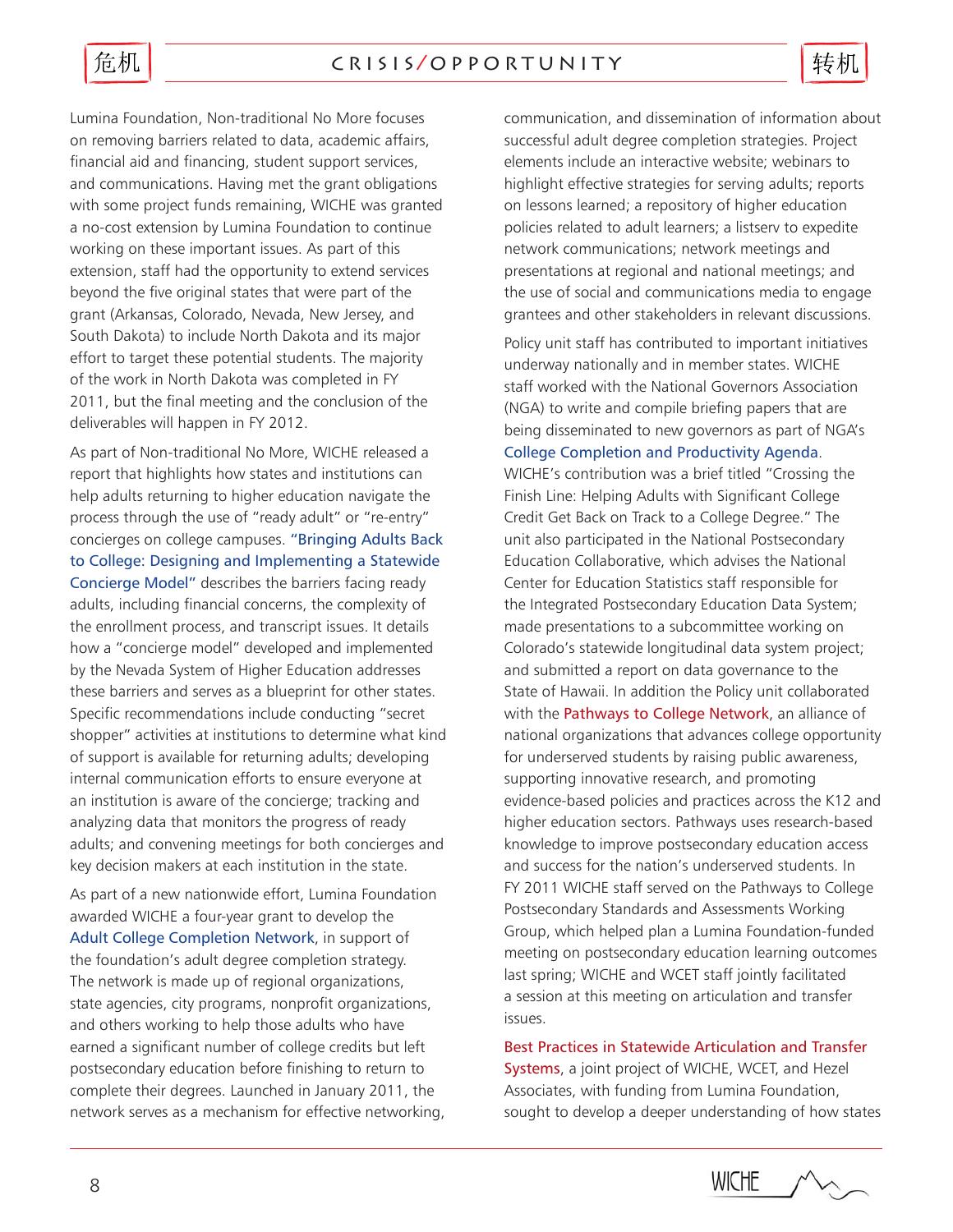

coordinate their articulation and transfer policies and practices for students who move from two- to four-year institutions. Two major publications were produced as part of this project: ["Promising Practices in Statewide](http://www.wiche.edu/info/publications/PromisingPracticesGuide.pdf)  [Articulation and Transfer Systems"](http://www.wiche.edu/info/publications/PromisingPracticesGuide.pdf) and ["Higher](http://www.wiche.edu/info/publications/higherEdWebPortals.pdf)  [Education Web Portals: Serving State and Student](http://www.wiche.edu/info/publications/higherEdWebPortals.pdf)  [Transfer Needs."](http://www.wiche.edu/info/publications/higherEdWebPortals.pdf) Drawing from surveys and interviews with individuals from all 50 states, the former provides an inventory and summary of state-level strategies for addressing postsecondary articulation and transfer. The latter examines how states use web portals in the articulation and transfer process (and complemented work on college access web portals by the Southern Regional Education Board (SREB)). WICHE disseminated the research's key findings at a national meeting held jointly with SREB and Lumina Foundation, designed to inform the direction of future policy, practice, and research related to student information web portals.

For the past three years, the Policy unit has managed the College Access Challenge Grant Consortium and Network to assist the Western states with program implementation and administration related to the College Access Challenge Grant (CACG), a federal program that fosters partnerships among national, state, and local governments and philanthropic organizations through matching grants aimed at increasing the number of low-income students who are prepared to enter and succeed in postsecondary education. Through the CACG Consortium, WICHE worked closely with state leaders in Alaska, Idaho, and Wyoming to successfully implement their CACG programs. Simultaneously, the CACG Network, composed of the three consortium states plus Nevada, Texas, Utah, and Washington, provides a forum in which staff involved in developing, implementing, and maintaining state CACG efforts can discuss issues related to the administration of their programs. Through this network state leaders and policymakers share promising practices, lessons learned, common challenges, and the latest research. Over the course of the past year, WICHE held two CACG Network meetings and produced a *Western Policy Exchanges* publication titled ["The College Access Challenge Grant](http://www.wiche.edu/info/publications/WPE-CACG-2-2011.pdf)  [\(CACG\) Program \(2011\),"](http://www.wiche.edu/info/publications/WPE-CACG-2-2011.pdf) which describes promising practices and lessons learned in Alaska, Nevada, North Dakota, and Washington during the second year of the program. The consortium and network continue to

grow each year and have become important and useful resources for the Western region.

In FY 2011 Policy continued to update the State Policy [Inventory Database Online \(SPIDO\)](http://www.wiche.edu/spido), the nation's only online searchable database of higher education policies, and its companion resource, WICHE's [Policy](http://www.wiche.edu/clearinghouse)  [Publications Clearinghouse](http://www.wiche.edu/clearinghouse), a searchable database of policy publications. SPIDO and the clearinghouse are intended to provide current and accurate policy information to state and national policymakers, education leaders, practitioners, and education consumers with an inventory of state-level policies and resources in key policy areas related to student access and success in higher education.

While not originally included in the fiscal year 2011 workplan, WICHE had an opportunity to engage in some very important work related to the Common Core State Standards, an unprecedented state-led movement toward common academic standards in K12 education. In November 2010, with funding from Carnegie Corporation of New York, WICHE, in partnership with the American Council on Education (ACE) and the State Higher Education Executive Officers (SHEEO), hosted a meeting titled "What the Common Core State Standards Mean to Higher Education in the West." The meeting was intended to broaden awareness among higher education leaders about the Common Core State Standards and the role of higher education in their development and implementation, as well as to engage postsecondary leaders in a productive discussion about implications. In April 2011 WICHE again collaborated with ACE and SHEEO to convene a special workshop on the Common Core State Standards. This second meeting was part of the annual meeting of the Western Academic Leadership Forum (described above). The discussions at these two meetings informed a policy brief titled ["The Common Core State Standards:](http://www.wiche.edu/info/publications/PI-CommonCoreStateStandards.pdf)  [Implications for Higher Education in the West,"](http://www.wiche.edu/info/publications/PI-CommonCoreStateStandards.pdf) which summarizes the history of the standards, assesses the initiative's progress, and highlights the challenges and implications of its adoption and implementation for Western higher education policymakers, policy shapers, and institutional representatives.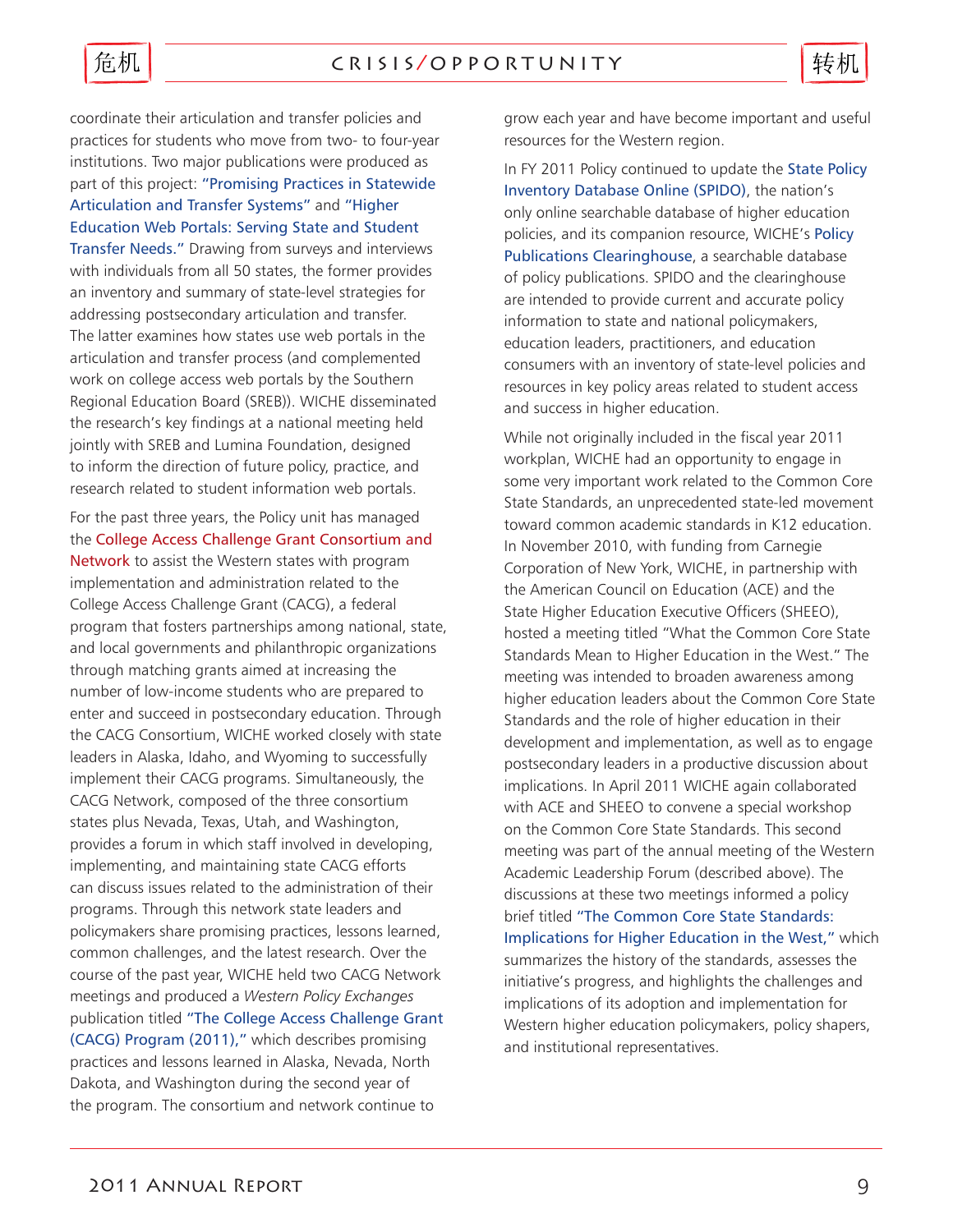

# WICHE Cooperative for Educational Technologies

The WICHE Cooperative for Educational Technologies (WCET) is a cooperative organization of colleges and universities, higher education agencies and organizations, and companies that share a passion for improving the quality and reach of e-learning, distance learning, and online learning programs. WCET's mission is to accelerate the adoption of effective practices and policies, advancing excellence in technology-enhanced teaching and learning in higher education.

WCET directs an array of services and programs that promote our "connect, learn, and advance" agenda. We offer members unparalleled access to connect with colleagues, peers, common interest groups, experts, and decision makers. We are the channel for trusted advice on policies and practices that support our members' individual goals. We help our members learn about emerging trends and understand important issues. We provide examples of successful adoption of learning technology innovation to improve our members' practice. Collectively, we work to accelerate the effective adoption and use of technology for teaching and learning.

Fiscal year 2011 was a transition year for WCET. In August WCET changed its name to the WICHE Cooperative for Educational Technologies and launched a redesigned website that focuses on the "connect, learn, and advance" agenda, greatly improving the usability of the site. *Frontiers*, WCET's new blog, was also launched and is now followed throughout the higher education community; it has been referenced by *The Chronicle of Higher Education* and other national news outlets.

WCET experienced one of its best years in FY 2011 in terms of the growth and diversity of its member institutions and organizations. WCET's membership base is critical to sustaining the organization's programmatic priorities and community-driven special projects, as well as a source of revenue. The WCET Executive Council adopted a new dues structure aimed at generating increased revenues and simplifying administration processes. WCET launched a campaign to recruit institutions and other organizations that can contribute to specific educational technology projects and to

more general information sharing related to emerging technologies, student achievement, policy and advocacy, and the management of e-learning. In addition, WICHE IT and WCET began the deployment of a new customer relationship management software application called SalesForce, which will support improved client communications and more streamlined business processes for billing and reporting.

In October 2010 the U.S. Department of Education released new "program integrity" regulations for financial aid. The federal regulations cover a wide range of issues, including gainful employment, incentive compensation, and credit-hour definition. Institutions were required to demonstrate that they are in compliance with state requirements applicable to distance learning in any state in which they enroll students. These regulations have the potential to touch thousands of institutions who offer online and instructional programs at a distance and in multiple states. WCET took a leadership role in interpreting the regulations and providing advice on how institutions might address this issue.

["State Approval Regulations for Distance Education:](http://wcet.wiche.edu/wcet/docs/state-approval/StateApprovalRegulationsforDistanceEducationAStarterList.pdf)  [A Starter List"](http://wcet.wiche.edu/wcet/docs/state-approval/StateApprovalRegulationsforDistanceEducationAStarterList.pdf) was published by WCET in January 2011 and updated in March. The starter list was developed as a partnership venture with the SREB, the University of Wyoming, and the American Distance Education Consortium. It provides institutions with a one-of-a-kind resource to assist institutions in finding and complying with state regulations governing out-of-state educational providers.

WCET contributed to related planning efforts by SHEEO and NCHEMS to create an ongoing list of state regulatory agencies and their regulations. WCET has also worked with the Presidents' Forum of Excelsior College and SREB to develop reciprocal arrangements and other strategies to minimize institutional costs for compliance and to safeguard students against reduced access to online educational programs.

WCET launched the State Authorization Network (SAN), an advisement service originally intended to help systems and consortia assist their member institutions in understanding and complying with state regulations. Several individual institutions also decided to join SAN. Interest in SAN led to the addition of several new WCET

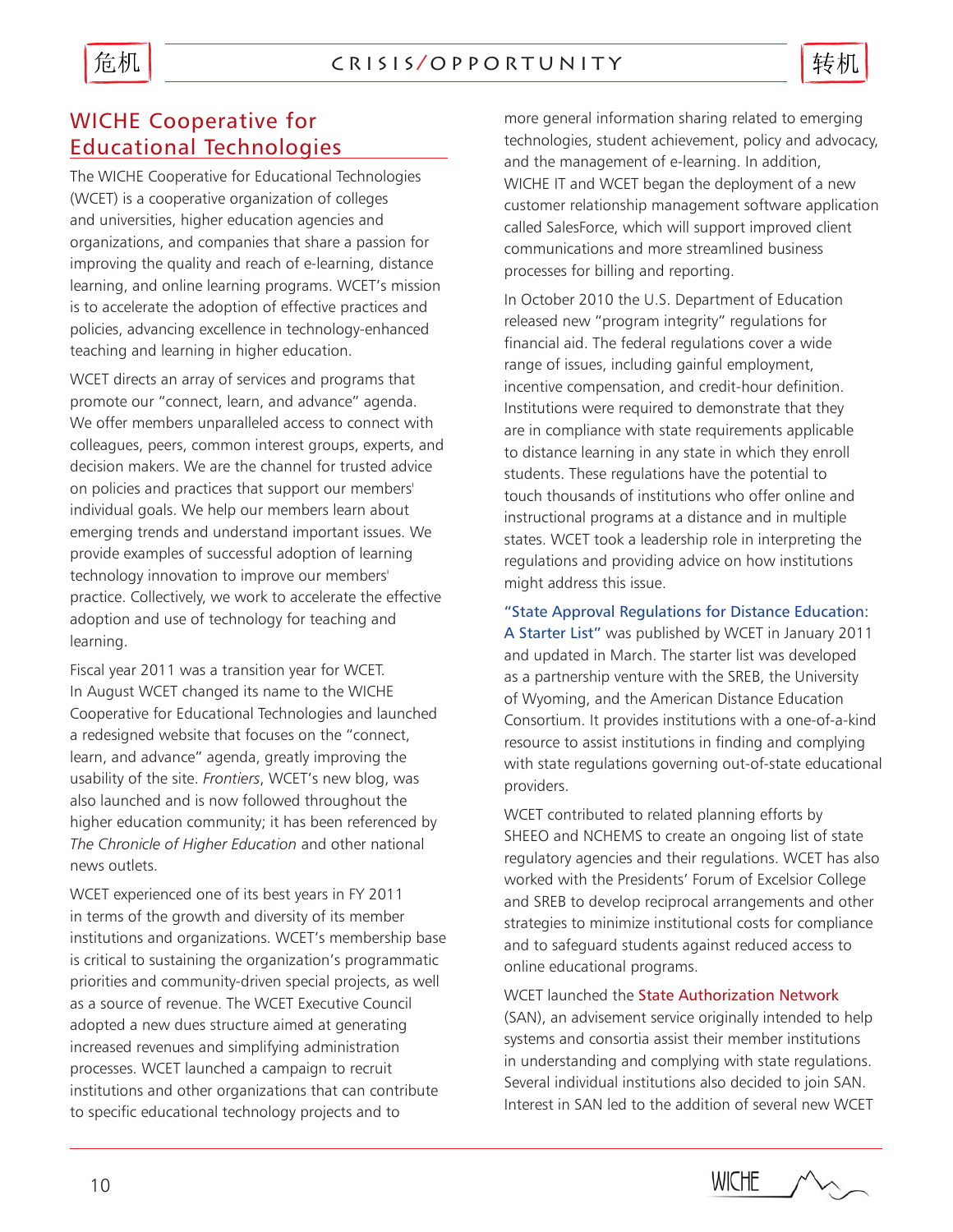

memberships from institutions and organizations across the country. SAN members participated in a two-day seminar on April 6-7 in Boulder and have continued to benefit from periodic webcast and email updates and phone conferences.

WCET continues to play a national leadership role on the federal policy and advocacy front. It has reestablished its reputation as a trusted source of timely and critical information. Through the *Frontiers* blog, webcast programs, and members-only email communications, WCET has kept its membership and the e-learning community well informed of new and ongoing developments related to U.S. Department of Education regulations and their impact on colleges and universities.

WCET is leading a multi-institutional effort, the Predictive Analytics Reporting Framework project, to federate and aggregate independent data sets and to apply descriptive, inferential, and predictive analytical tests to these data to identify variables that affect student loss and momentum. In May 2011 WICHE was awarded a \$1 million grant from the Bill & Melinda Gates Foundation for an initiative to unify student data and demonstrate effective use of "big data" predictive analytic methods on a multi-institutional pooled data set, in order to better anticipate points of loss and momentum of students while they pursue a college degree in an online program of study. The goal is to identify variables that influence student retention and progression and guide decision making that improves postsecondary student completion in the U.S.

The Predictive Analytics Reporting (PAR) Framework project will aggregate data representing more than 700,000 student records from across six WCET member institutions. These forward-thinking WCET members represent a mix of public and proprietary institutions, all with significant student enrollments in online programs. They include the American Public University System, the Colorado Community College System, Rio Salado College, the University of Hawaii System, the University of Illinois Springfield, and the University of Phoenix. Each participating institution has been exploring or implementing descriptive, inferential, or predictive analytics projects on their own student data. The PAR Framework expands on this work through exploration of patterns that can be derived when the six institutional data sets are considered as a single, unified sample.

The project underway is a six-month proof-of-concept initiative, scheduled for completion by December 31, 2011. The results of this project will inform expanded applications for pooled data and identify new opportunities for the participating institutions, for WCET, and for WCET member institutions for whom improving student outcomes is a top priority.

WCET and the Campus Computing Project partnered to conduct the Managing Online Education 2011 Survey, which provides data on the instructional, operational, and technology infrastructure of online programs in higher education. Survey data are based on the responses from campus officials at two- and fouryear public and private U.S. colleges and universities. WCET's executive director coauthored an article, ["Online](http://www.agb.org/trusteeship/2011/1/online-education-where-it-going-what-should-boards-know)  [Education: Where Is It Going? What Should Boards](http://www.agb.org/trusteeship/2011/1/online-education-where-it-going-what-should-boards-know)  [Know?"](http://www.agb.org/trusteeship/2011/1/online-education-where-it-going-what-should-boards-know) in *Trusteeship* magazine and also presented at several national higher education conferences about WCET's research and programmatic activities.

WCET coordinates the Transparency by Design project, which powers the [College Choices for Adults](http://www.collegechoicesforadults.org/)  website. During fiscal year 2011, the project did a complete redesign of the website, adding a side-byside comparison function and social media aspects. The project also developed a new metric, learner progress, which is an enhanced measure of learner retention and completion. These data are currently being collected from institutions and will be published in early 2012.

WCET's successful webcast series has featured updates on news and developments that are important to our members. WCET renegotiated the WICHE-wide license for use of the web-conferencing service, Elluminate. Several member-led common interest groups (CIGs) have continued their work to produce resources, such as good practices in e-learning, webcast programs, and conference sessions. The CIGs strengthen the engagement of WCET's diverse membership and produce resources that benefit all. Current CIGs focus on student retention in online learning, academic integrity and student authentication, e-learning consortia, faculty policies and practices, and ownership of learning management systems. WCET's November 2010 annual conference in La Jolla, CA, received high praise from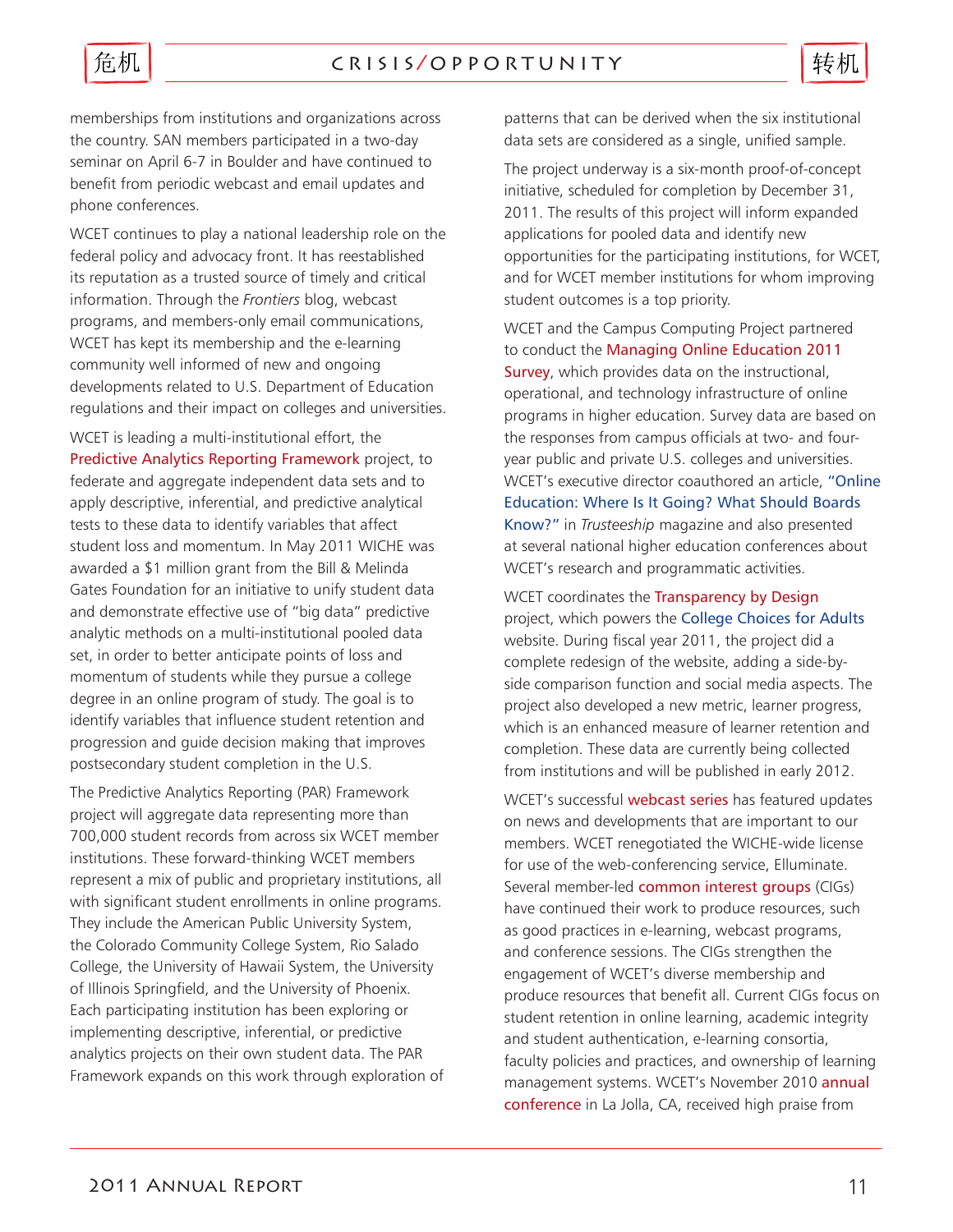

participants for the relevant program content and valuable professional networking it offered attendees.

# Technology & Innovation

Another tech-related program is the WICHE Technology and Innovation initiative. Access to broadband networks remains the priority focus of this initiative. Implementation of the federal stimulus funds to extend broadband connectivity to unserved and underserved communities continued as its main work.

Louis Fox, who leads the Technology and Innovation initiative, continued to serve as an advocate with state and national government entities and a facilitator among the leading advanced research and education networking organizations during fiscal 2011. The Technology & Innovation initiative took a leading role in the Northern Tier Networking Consortium, rewriting its charter and continuing to focus on extended networks and network services to the Western states between the Pacific and the Midwest.

The Technology & Innovation initiative also partnered with WICHE's Mental Health unit to begin behavioral health and information technology projects in Alaska and South Dakota.

Through its involvement in national, regional, and state-level networking initiatives, the Technology & Innovation initiative is well-positioned as a broker and facilitator as states, institutions, and communities consider how to get engaged in new broadband efforts. WICHE's conversations with the Western Governors' Association and many national higher education and research organizations (such as Internet2, National LambdaRail, the Community Computing Research Association, EDUCAUSE, The Quilt, StateNets, National Science Foundation, EPSCoR/IDeA Foundation, and the Southeastern Universities Research Association) continue to elevate the organization to a leadership role in helping the higher education community shape its regional and national broadband agenda.

# Mental Health Program

Despite difficult economic times in our country, the past year has been exceptionally busy for the Mental Health Program (MHP), with projects supporting solutions across the WICHE West and beyond. Mental Health's

mission is to ensure that a high-quality mental health workforce is available to support good care to citizens of the West. The program is recognized as a leader in rural mental health policy and research. Program staff provides technical assistance, conducts research, and supports effective public planning. MHP staff are routinely invited to participate in federal and state planning and advising activities and serve as speakers at conferences across the nation. The MHP maintains a core staff and contracts out with external experts to augment project teams.

The MHP is a subcontractor in the workforce development component of the newly funded Center for Integrated Health Solutions (CIHS) of the Substance Abuse and Mental Health Services Administration/ Health Resources and Services Administration. This national technical assistance center is jointly funded by two agencies of the federal Department of Health and Human Services (HHS). The CIHS focuses upon supporting the integration of behavioral health and primary health care. While the initial technical assistance is centered upon HHS grantees embarking upon this integration effort in community health centers and community mental health centers around the nation, additional assistance is being offered to the field in general. WICHE leads an array of activities to support the efforts of the center. The primary contractor for this effort is the National Council of Community Behavioral Health Organizations, in partnership with a cadre of other organizations and individual consultants.

The MHP is currently finalizing the last year of a project funded by the National Institute of Mental Health to test the impact of a mental health literacy program with college students. The MHP recruited 32 campuses for the second and final year of this study.

Another MHP focus is mental health first aid (MHFA), a 12-hour training course designed to give members of the public important skills to help those who show signs of developing a mental health problem or experiencing a mental health crisis. The MHP is in its first year of a grant from the U.S. Army Medical Research and Materiel Command's Telemedicine & Advanced Technology Research Center (TATRC). The TATRC study focuses on adapting mental health first aid to military populations and testing it in communities surrounding Kansas Army

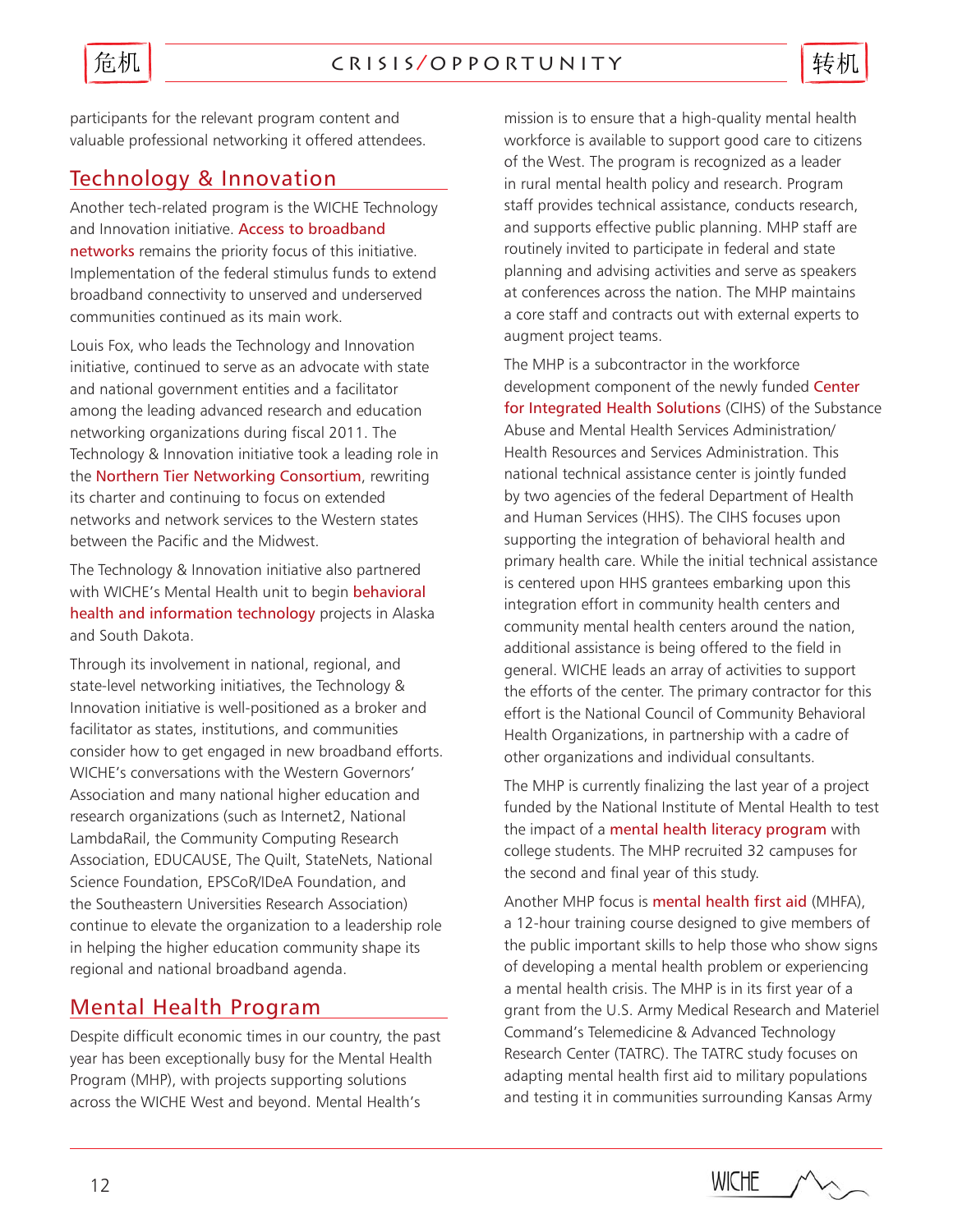

National Guard Armory sites. In addition, the program has five certified MHFA instructors, who are available to provide training in interested communities. The MHP has been working in collaboration with several partners in Colorado to develop a plan to roll out MHFA throughout the state.

The MHP completed a contract with the Citizen Soldier Support Program, a Congressional demonstration project designed to expand training for health and behavioral health providers to better meet the needs of returning service members. The MHP organized trainings in numerous states in the WICHE West and for hundreds of providers.

MHP staff developed a training to accompany the Suicide Prevention Toolkit for Rural Primary Care **Providers**. The unit is disseminating the toolkit and the training to rural primary care practice settings across the West.

MHP is involved in a wide range of state-based initiatives. Alaska contracted with the MHP to provide coordination and development of an accredited clinical psychology internship consortium; to support the Outcomes Identification and System Performance Project; and to facilitate a project to identify and create assessment tools for direct care workers and their supervisors based on the Alaskan Core Competencies that were developed in a previous phase of work. In addition, the Alaska Psychiatric Institute contracted with the MHP to provide consultation on system improvement and quality improvement in forensic and clinical services.

The MHP worked with the Arizona State Hospital to complete a review, analysis, and recommendations to improve overall hospital treatment and safety culture. In New Mexico the program received a contract to work with Doña Ana County to provide technical assistance and training to support improved crisis intervention resources. In the first six months of work, the MHP has coordinated a train-the-trainer program for community members and provided technical assistance regarding peer-to-peer services and professional training options.

The MHP continued to support South Dakota in its efforts to develop improved services to children and families. It provided program evaluation consultation to federally funded efforts in the state, focusing on

suicide prevention initiatives and the implementation of treatment for persons with co-occurring mental health and substance abuse issues.

Colorado utilized the MHP to complete a status report on the behavioral health workforce as a springboard to potential statewide planning efforts. In Oregon MHP began a cost-benefit analysis of an early-intervention program designed for persons with early-onset serious psychiatric disorders.

In collaboration with the Health Resources and Services Administration's Office of Rural Health Policy, MHP finalized a report that identified promising practices in rural behavioral health.

# The Finances of WICHE

WICHE operates on support from three sources of funds: membership dues, grants from philanthropic organizations, and state and federal government contracts and grants. For FY 2011 WICHE's consolidated budget was \$24.6 million. Of this amount \$2.2 million supported the general core functions of WICHE, \$7.5 million supported the grant- and contract-funded activities of the organization, and \$14.3 million supported students through the Professional Student Exchange Program. More detailed information on WICHE's budget can be found in the May 2011 commission meeting [agenda book](http://www.wiche.edu/pub/15010) and the [WICHE](http://www.wiche.edu/info/commissioners/wicheAuditNov2010.pdf)  [annual audit](http://www.wiche.edu/info/commissioners/wicheAuditNov2010.pdf).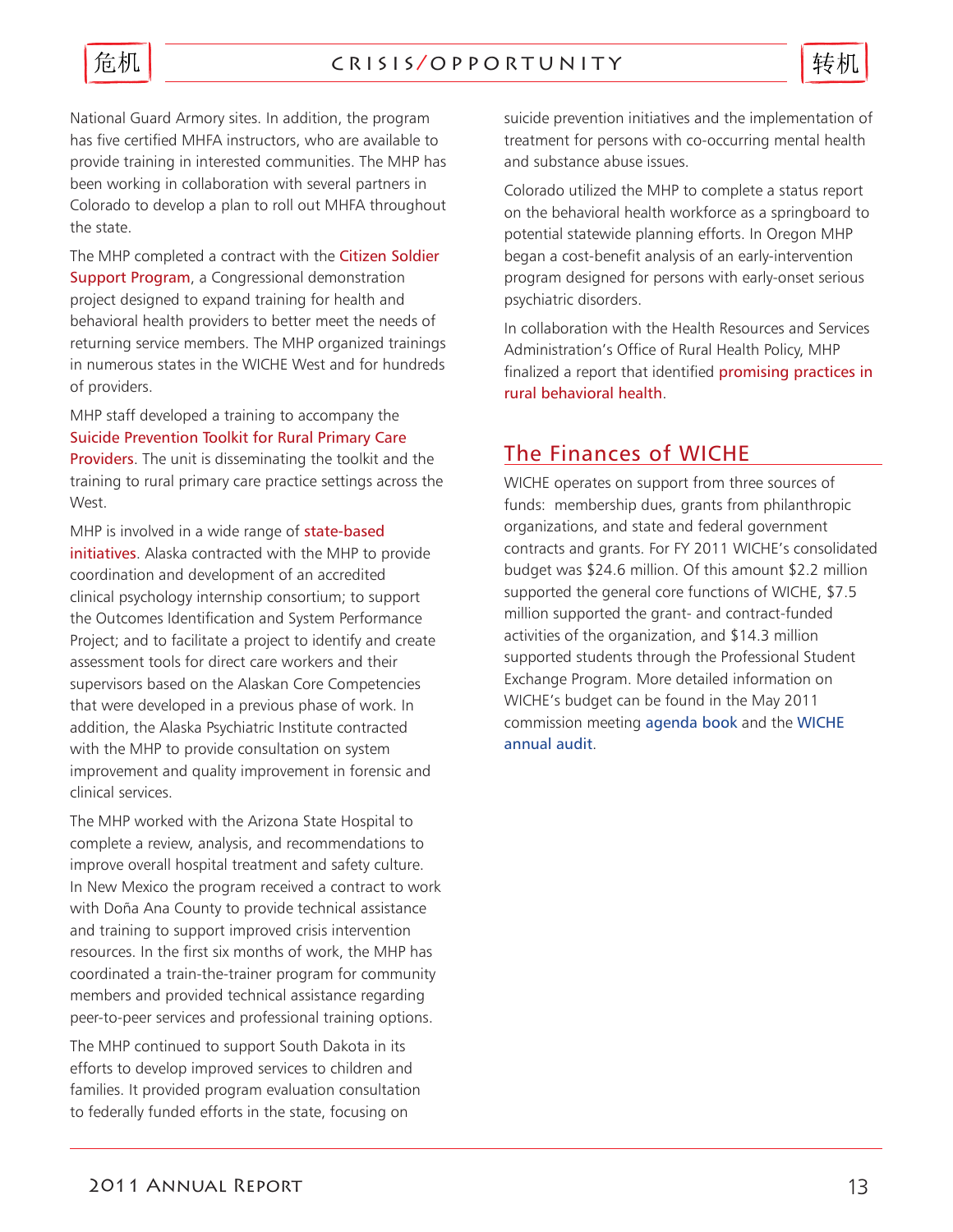

### c r i s i s / o p p o r t u n i t y



# LIST OF PUBLICATIONS

The following WICHE papers and reports were published in fiscal 2011. Unless otherwise indicated, all publications are available on the WICHE website (the exceptions are generally articles appearing in journals and books). To access articles or more information, go to the [WICHE publications page](http://http://www.wiche.edu/publications/year) and click through to the 2010 and 2011 publication lists.

"Alaska Complex Behaviors Collaborative: Investment in Alaska's Workforce and Services for Individuals with Cognitive Disabilities and Complex Behavioral Needs," Department of Health and Social Services, the Alaska Mental Health Trust Authority, and WICHE

"The Behavioral Healthcare Workforce in Colorado: A Status Report, 2010"

"Behavioral Health Workforce Development in Rural and Frontier Alaska," *Journal of Rural Mental Health*, winter/ spring 2011

"Benchmarks: WICHE Region 2010"

"Bringing Adults Back to College: Designing and Implementing a Statewide Concierge Model"

"Caring in the Country: America's Rural Workforce Shortage," *National Council* 1 (2011)

"The College Access Challenge Grant (CACG) Program (2011)"

"The Common Core State Standards: Implications for Higher Education in the West"

"Higher Education Web Portals: Serving State and Student Transfer Needs"

"Managing Online Education Report"

"Multiple Perspectives on Tobacco Use Among Youth and Young Adults with Mental Health Disorders and Addictions," *American Journal of Health Promotion 25*, no. 5

"Online Education: Where Is It Going? What Should Boards Know?"

"State Approval Regulations for Distance Education: A 'Starter' List with Addendum"

"Student Exchange Programs Statistical Report: Academic Year 2010-11"

"Tobacco Cessation in Youth with Mental Illnesses," *Journal of Behavioral Medicine*

"Tuition and Fees in Public Higher Education in the West, 2010-2011: Detailed Tuition and Fees Tables"

"Tuition and Fees in the West 2010-2011"

 "Western Undergraduate Exchange Enrollment Report: Fall 2010"

"Working in Frontier Communities" in *Rural Mental Health* (New York: Springer, forthcoming)

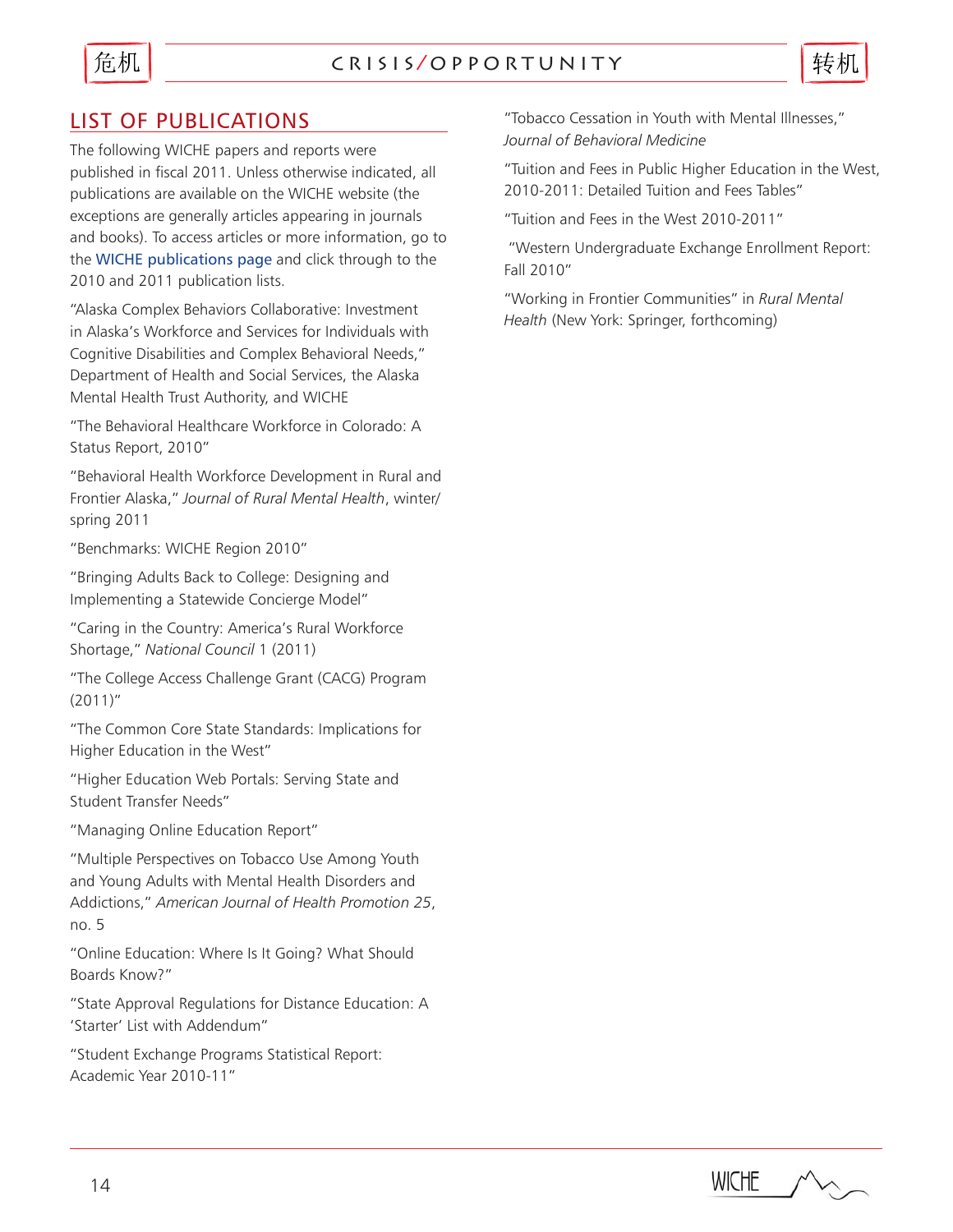

### c r i s i s / o p p o r t u n i t y



# WICHE Commissioners

#### Alaska

- Susan Anderson, president/CEO, The CIRI Foundation, Anchorage
- Diane M. Barrans, executive director, Alaska Commission on Postsecondary Education, Juneau
- James Johnsen, senior vice president of administration, Doyon, Limited, Fairbanks

#### Arizona

- Thomas Anderes, president, Arizona Board of Regents, Phoenix
- Leah Bornstein, president, Coconino Community College, Flagstaff
- David Lorenz, retired vice president of administration and finance, Northern Arizona University, Flagstaff

#### California

Christopher Cabaldon, principal, Capitol Impact, and mayor, West Sacramento City, Sacramento

Dianne Harrison, president, California State University, Monterey Bay, Seaside

Michael Kirst, president, State Board of Education, and professor emeritus, Stanford University, Stanford

#### Colorado

Joseph Garcia (WICHE chair), lieutenant governor, State of Colorado, and executive director, Colorado Department of Higher Education, Denver

D. Rico Munn, partner, Baker Hostetler, Denver

Dene Kay Thomas, president, Fort Lewis College, Durango

#### Hawaii

Roy Ogawa, attorney at law, Ogawa, Lau, Nakamura & Jew, Honolulu

Roberta Richards, principal, Pauoa Elementary School, Honolulu

Steven Wheelwright, president, Brigham Young University Hawaii, Laie

#### Idaho

Robert W. Kustra, president, Boise State University, Boise M. Duane Nellis, president, University of Idaho, Moscow Michael Rush, executive director, Idaho State Board of Education, Boise

#### Montana

Clayton Christian, chair, Montana Board of Regents, and president, Stewart Title of Missoula, Missoula

Kim Gillan, state senator, Billings

Sheila Stearns, commissioner of higher education, Montana University System, Helena

#### Nevada

Joseph Hardy, state senator, Boulder City Jane A. Nichols, vice chancellor for academic and student affairs, Nevada System of Higher Education, Reno Carl Shaff, educational consultant, Reno

#### New Mexico

José Garcia, cabinet secretary, New Mexico Higher Education Department, Santa Fe

- Susanna Murphy, lecturer, Department of Educational
- Leadership and Organizational Learning, University of New Mexico, Albuquerque
- Patricia Anaya Sullivan, assistant dean, New Mexico State University, Las Cruces

#### North Dakota

Duaine Espegard, member, State Board of Higher Education, Grand Forks

William Goetz, chancellor, North Dakota University System, Bismarck

David E. Nething, state senator, Jamestown

#### **Oregon**

Ryan Deckert, president, Oregon Business Association, Tigard Tim Nesbitt, consultant and columnist, Salem Camille Preus, commissioner, Oregon Department of

Community Colleges and Workforce Development, Salem

#### South Dakota

Robert Burns, dean emeritus, SDSU Honors College, and distinguished professor emeritus, South Dakota State University, Brookings

James O. Hansen, regent, South Dakota Board of Regents, Pierre

Jack Warner, executive director, South Dakota Board of Regents, Pierre

#### Utah

Bonnie J. Beesley (WICHE vice chair), vice chair, Utah Board of Regents, Salt Lake City

Peter C. Knudson, state senator, Brigham City William Sederburg, commissioner, Utah System of Higher Education, Salt Lake City

#### **Washington**

Don Bennett, executive director, Higher Education Coordinating Board, Olympia Phyllis Gutierrez Kenney, state representative, Seattle Jeanne Kohl-Welles, state senator, Seattle

#### **Wyoming**

Thomas Buchanan (immediate past WICHE chair), president, University of Wyoming, Laramie Sam Krone, state representative, Cody Karla Leach, president, Western Wyoming Community

College, Rock Springs

### WICHE Staff

David Longanecker, president Margo Colalancia, director, Student Exchange Program Louis Fox, senior associate, WICHE Technology & Innovation Demarée Michelau, director of policy analysis Jere Mock, vice president, Programs and Services Dennis Mohatt, director, WICHE Mental Health Program, and vice president, Behavioral Health Brian Prescott, director of policy research Pat Shea, director, WICHE ICE and Western Academic Leadership Forum Ellen Wagner, executive director, WCET